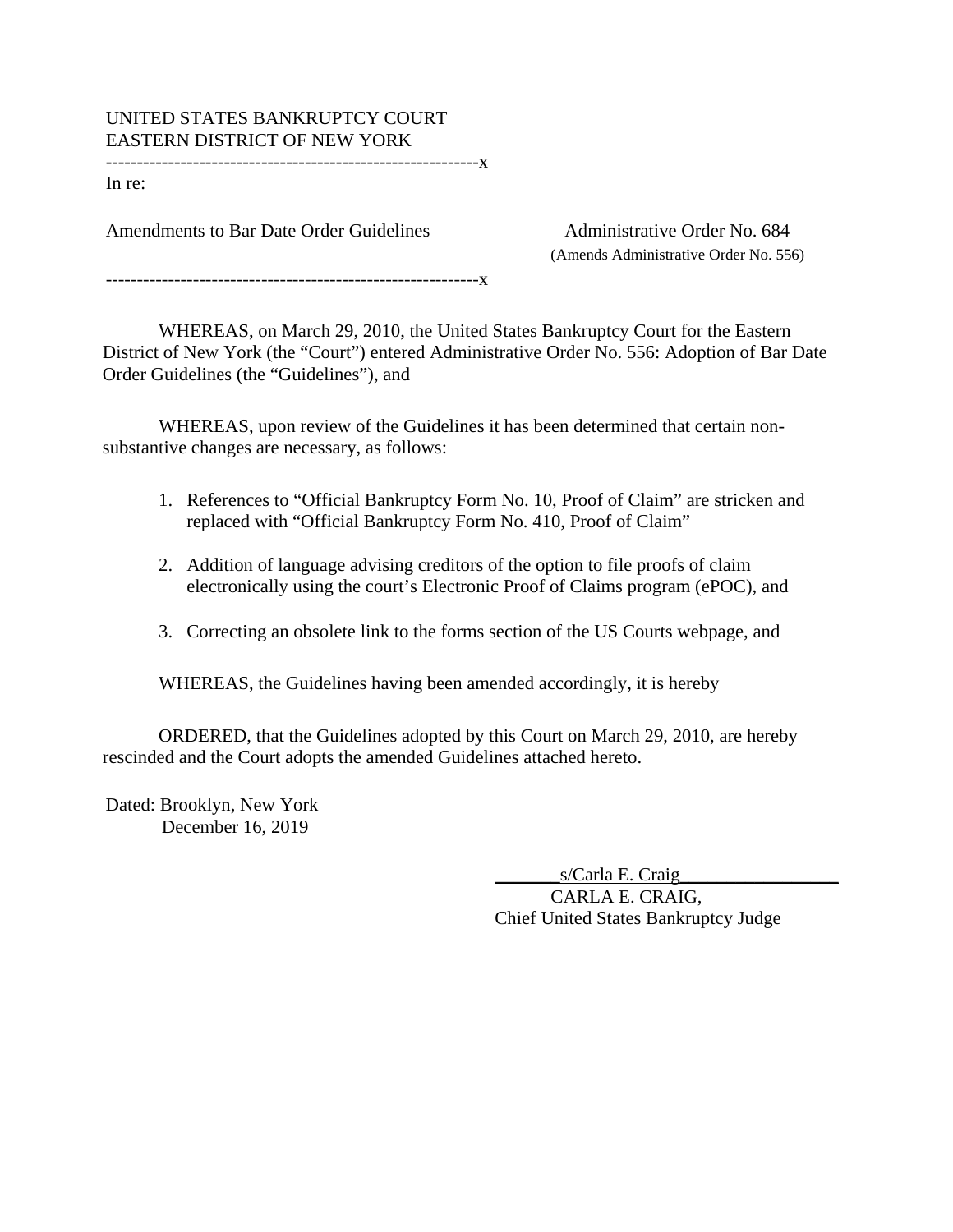#### **BAR DATE ORDER GUIDELINES**

The purpose of these guidelines is to provide a form order ("**Bar Date Order**") to establish deadlines for the filing of proofs of claim (the "**Bar Date**") in chapter 11 cases and thereby expedite court review and entry of such orders.

All proposed Bar Date Orders should conform to these guidelines and use the form of Bar Date Order and notice of Bar Date, with only such changes as are necessary under the circumstances of the individual case. **If a proposed Bar Date Order and accompanying notice of Bar Date do not comply with these guidelines, counsel should identify and explain, in the application for approval of the Bar Date Order, the reason for each change.** These forms and the guidelines apply only in chapter 11 cases and do not apply to deadlines for filing administrative claims.

#### GUIDELINES

- 1. An application for entry of a Bar Date Order should ordinarily be filed within 30 days after the earlier of (i) the initial case conference and (ii) the date which the Debtor's Schedules of Assets and Liabilities and Schedules of Executory Contracts and Unexpired Leases are due to be filed. If counsel believes that entry of a Bar Date Order should be delayed for any reason, counsel is urged to take up the matter at the initial case conference.
- 2. The application and accompanying papers may be submitted to the court without notice if these guidelines are followed and the application represents that the proposed Bar Date Order has been approved in form and substance by any official creditors' committee, any Debtor in Possession lender (or administrative agent thereof, if any) and any secured creditor (or administrative agent thereof, if any) with a lien on a significant percentage of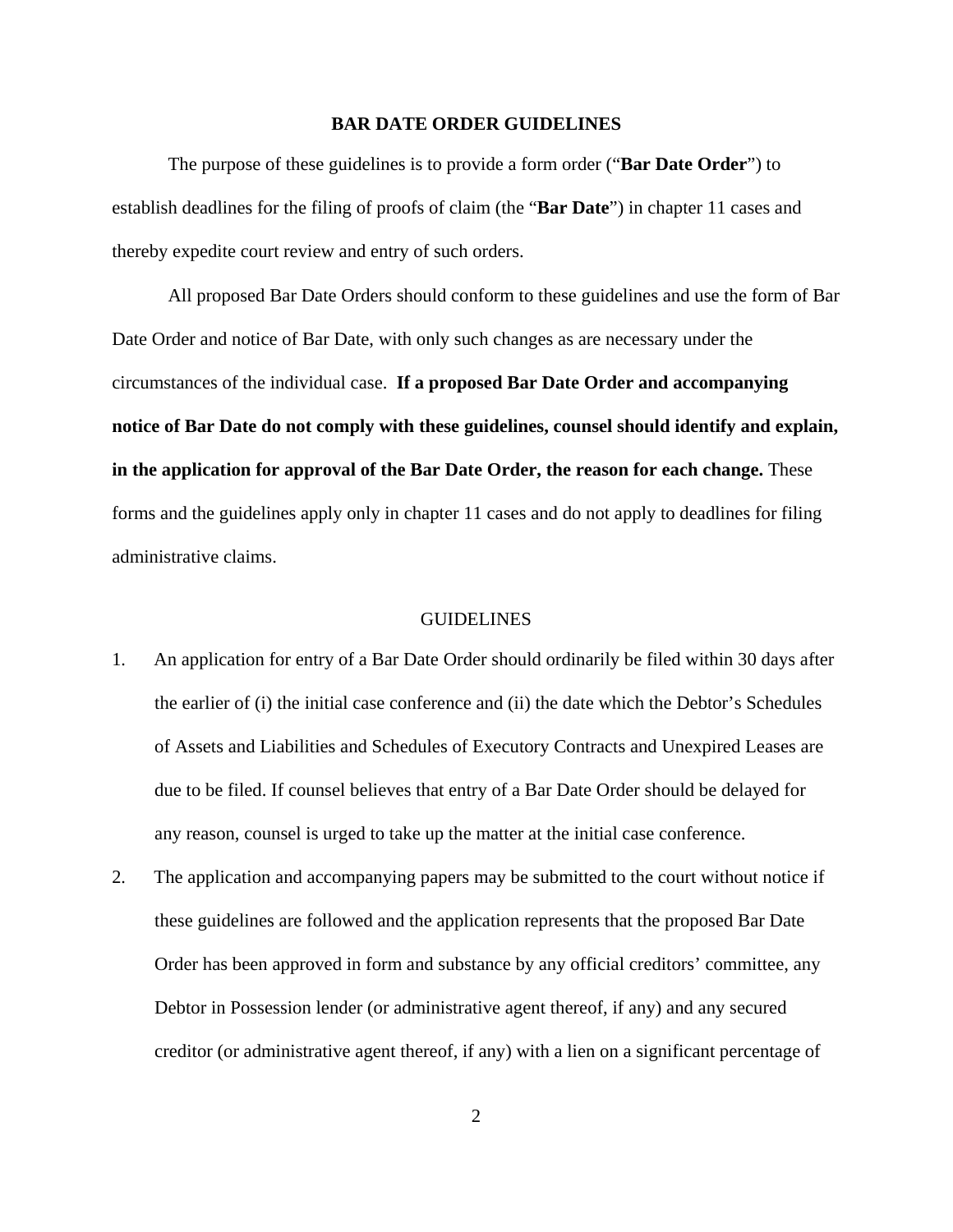the Debtor's assets. Otherwise, the proposed Bar Date Order should be submitted by notice of presentment or by notice of motion on notice to any official committee, Debtor in Possession lender, party requesting notice, and the United States trustee.

- 3. The application may contain suggested dates for the Bar Date, for mailing the notice of the Bar Date to creditors and, where appropriate, for publication. In most cases the suggested Bar Date should be at least 35 days after the mailing date and at least 28 days after the publication date. If possible, the proposed dates should provide the court with at least seven days after the application is submitted to enter the order. If applicable, the application should take into account the procedural provisions pertaining to creditors with foreign addresses. *See* Federal Rule of Bankruptcy Procedure ("**Bankruptcy Rules**") 2002(p). For cause shown, the court may reduce the notice period to 21 days after mailing in accordance with Bankruptcy Rules  $2002(a)(7)$  and  $9006(c)(2)$ .
- 4. The form of Bar Date Order and the accompanying form of notice of the Bar Date to creditors assumes that the case is a single-debtor case. If more than one Debtor is present in jointly administered cases, the notice should list each of the Debtors and their related case numbers as part of, or as an addendum to, the notice of the Bar Date to creditors.
- 5. The form of Bar Date Order contains a paragraph in brackets providing for publication of notice of the Bar Date. These guidelines do not take any position as to whether publication notice of the Bar Date is required in a particular case. Counsel should state in the application for a Bar Date whether they believe publication is required and, if so, the proposed time, place and method of publication, and in appropriate cases should raise the issue at the initial case conference. The published notice should be substantially similar to the written notice to creditors.

3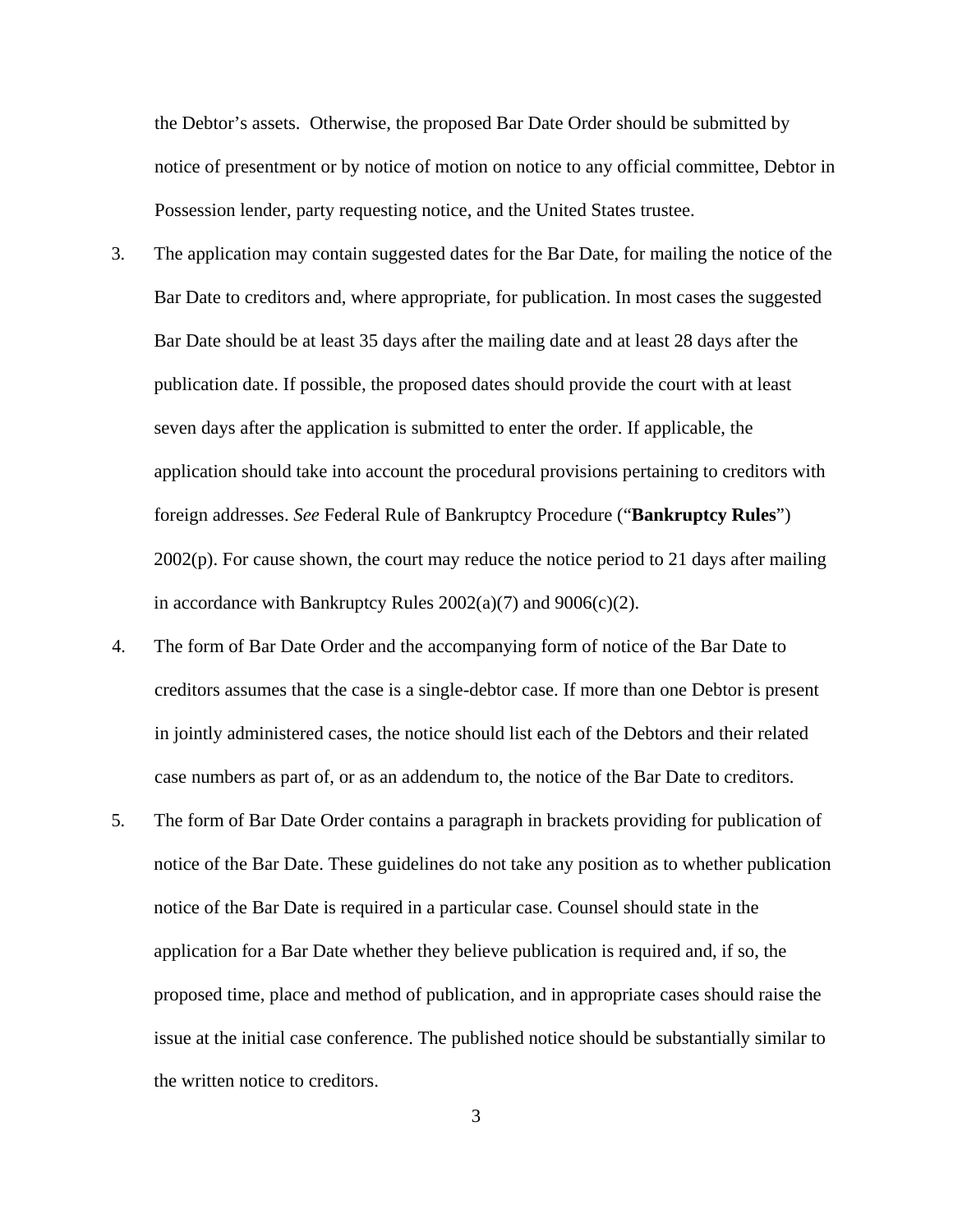- 6. The form of Bar Date Order and notice of Bar Date contain instructions for proofs of claim to be filed electronically with the court, mailed to the court, or delivered by hand directly to the court site where the case is pending. Where it is anticipated that more than 1,000 proofs of claim will be filed, the Debtor should retain a claims/noticing agent ("**Claims Agent**") to receive mailed proofs of claim. In such cases, counsel should contact the Clerk's Office for procedures involving Claims Agents. In cases *without* Claims Agents, attorneys (with full access accounts) and employees of institutional creditors (with limited access accounts) may file proofs of claim electronically on the Court's Case Management/Electronic Case File ("**CM/ECF**") system.
- 7. The form of Bar Date Order is intended for use only in connection with fixing a bar date for the filing of proofs of claim. If a Bar Date for the filing of proofs of equity interest is required, counsel may file a substantially similar motion or counsel may submit a proposed order and accompanying notice that sets a Bar Date for the filing of proofs of claim and proofs of interest. Notice of a deadline for the filing of administrative claims should **not**  ordinarily be combined with notice of any other Bar Date.
- 8. The forms of Bar Date Order and notice of Bar Date list persons and entities that are not required to file a proof of claim. While the list is not exhaustive, it is anticipated that these persons and entities will not be required to file proofs of claim in most chapter 11 cases. Some of the subparagraphs are bracketed, reflecting that the exemption may have no application or the Debtor may elect not to exempt the particular category from the requirement to file.
- 9. The notice of Bar Date to creditors should contain the name and telephone number of an individual at the Debtor's counsel, or the bankruptcy services firm to whom questions may

4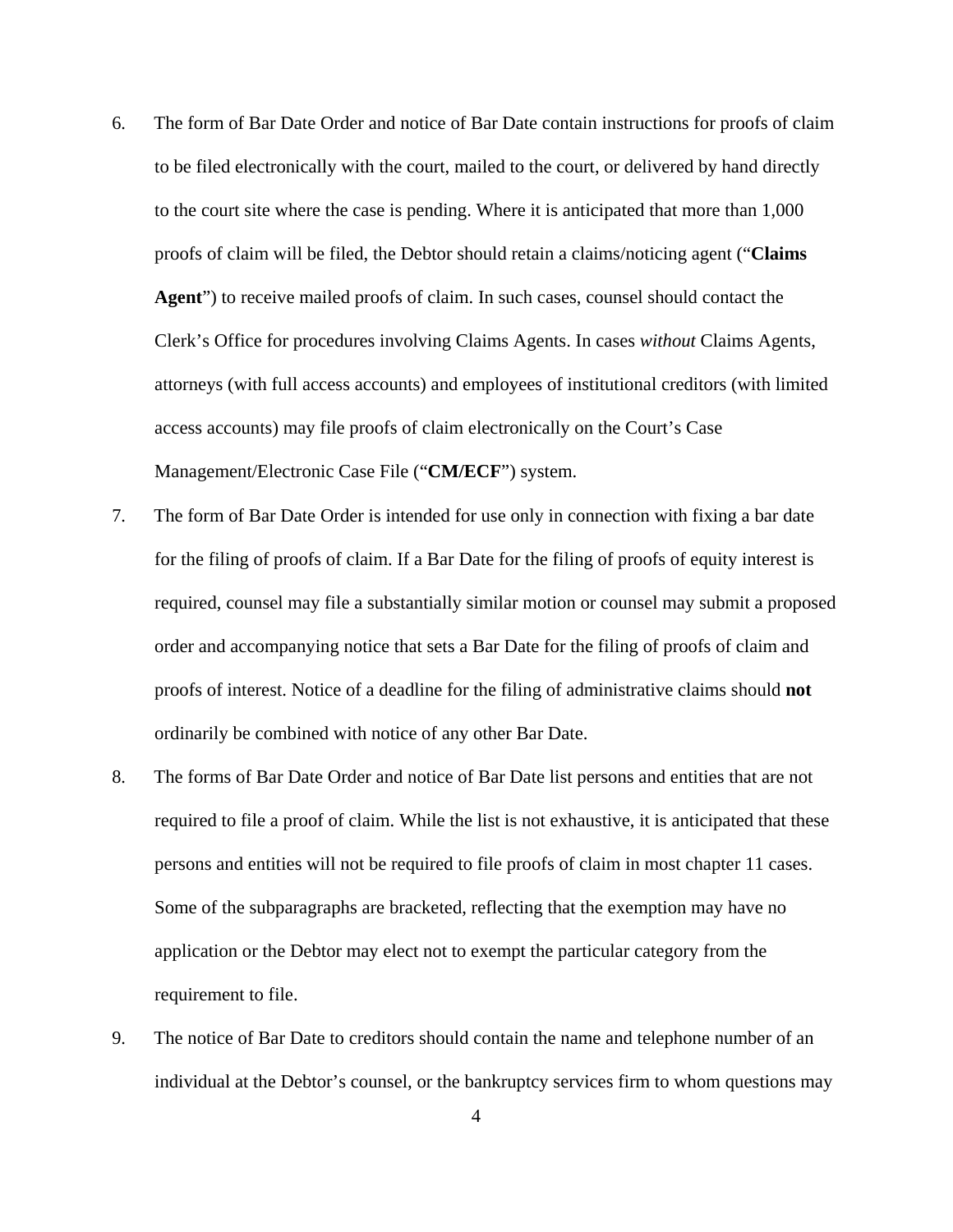be addressed. The notice should not indicate that it has been signed by the bankruptcy judge but may provide that the notice is "By Order of the Court."

10. The electronic copy of the proposed Bar Date Order submitted to the court should include both the form of the proposed Bar Date Order and the text of the notice of Bar Date to creditors.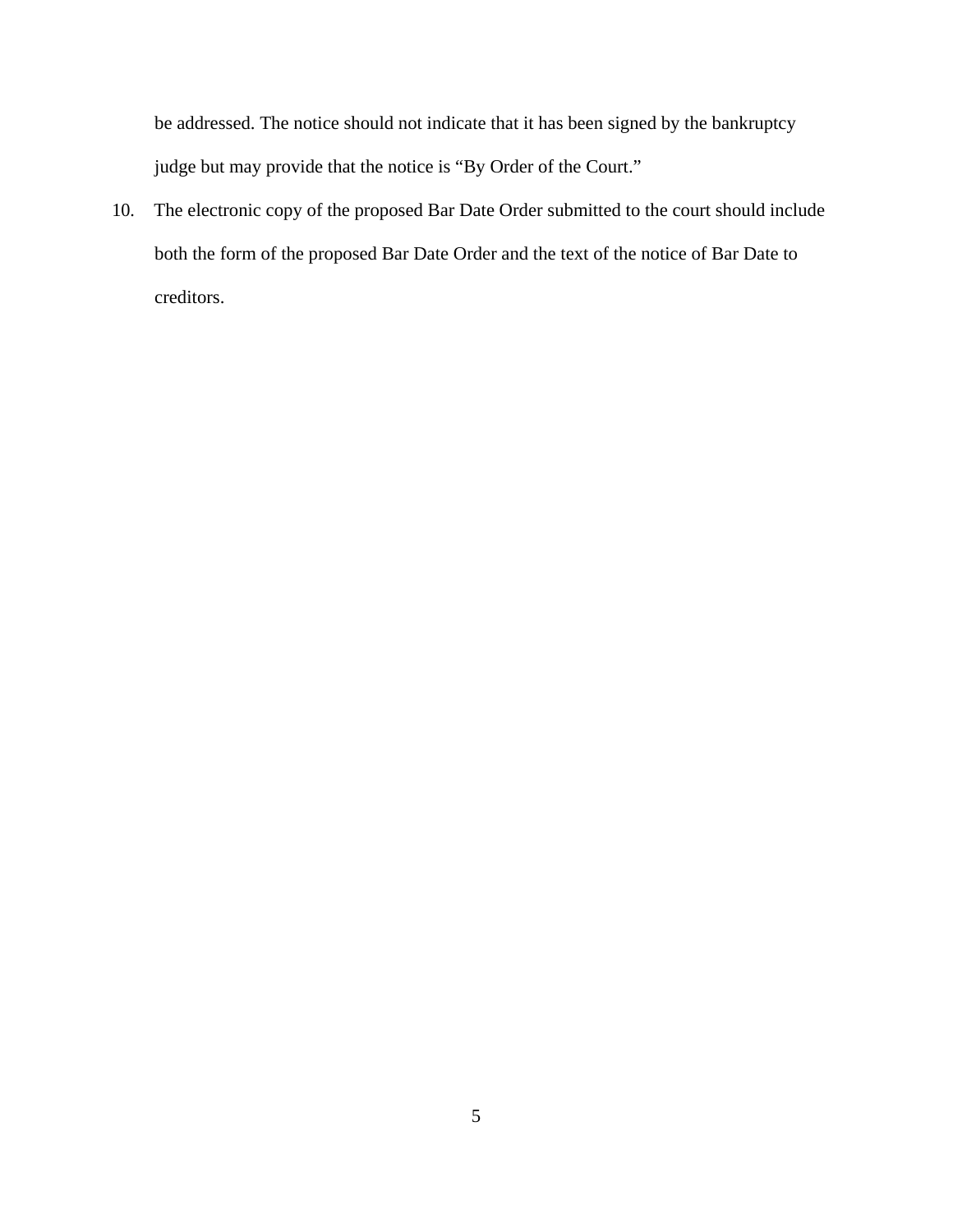#### **[FORM OF BAR DATE ORDER]**

#### **UNITED STATES BANKRUPTCY COURT EASTERN DISTRICT OF NEW YORK**

-----------------------------------------------------x

In re:

Chapter 11

Case No.: - ( )

Debtor.

-----------------------------------------------------x

# **ORDER ESTABLISHING DEADLINE FOR FILING PROOFS OF CLAIM AND APPROVING THE FORM AND MANNER OF NOTICE THEREOF**

Upon the application of the Debtor and Debtor in Possession for an order, pursuant to Federal Rule of Bankruptcy Procedure ("**Bankruptcy Rule**") 3003(c)(3), fixing a deadline and establishing procedures for filing proofs of claim and approving the form and manner of service thereof, and it appearing that the relief requested is in the best interests of the Debtor, its estate, and creditors and that adequate notice has been given and that no further notice is necessary; and after due deliberation and good and sufficient cause appearing therefor, it is hereby

**ORDERED**, that except as otherwise provided herein, all persons and entities, (including, without limitation, individuals, partnerships, corporations, joint ventures, trusts and governmental units) that assert a claim, as defined in section 101(5) of 11 U.S.C. §§ 101 *et seq.* (the "**Bankruptcy Code**"), against the Debtor which arose prior to the filing of the Chapter 11 petition on , shall file a proof of such claim in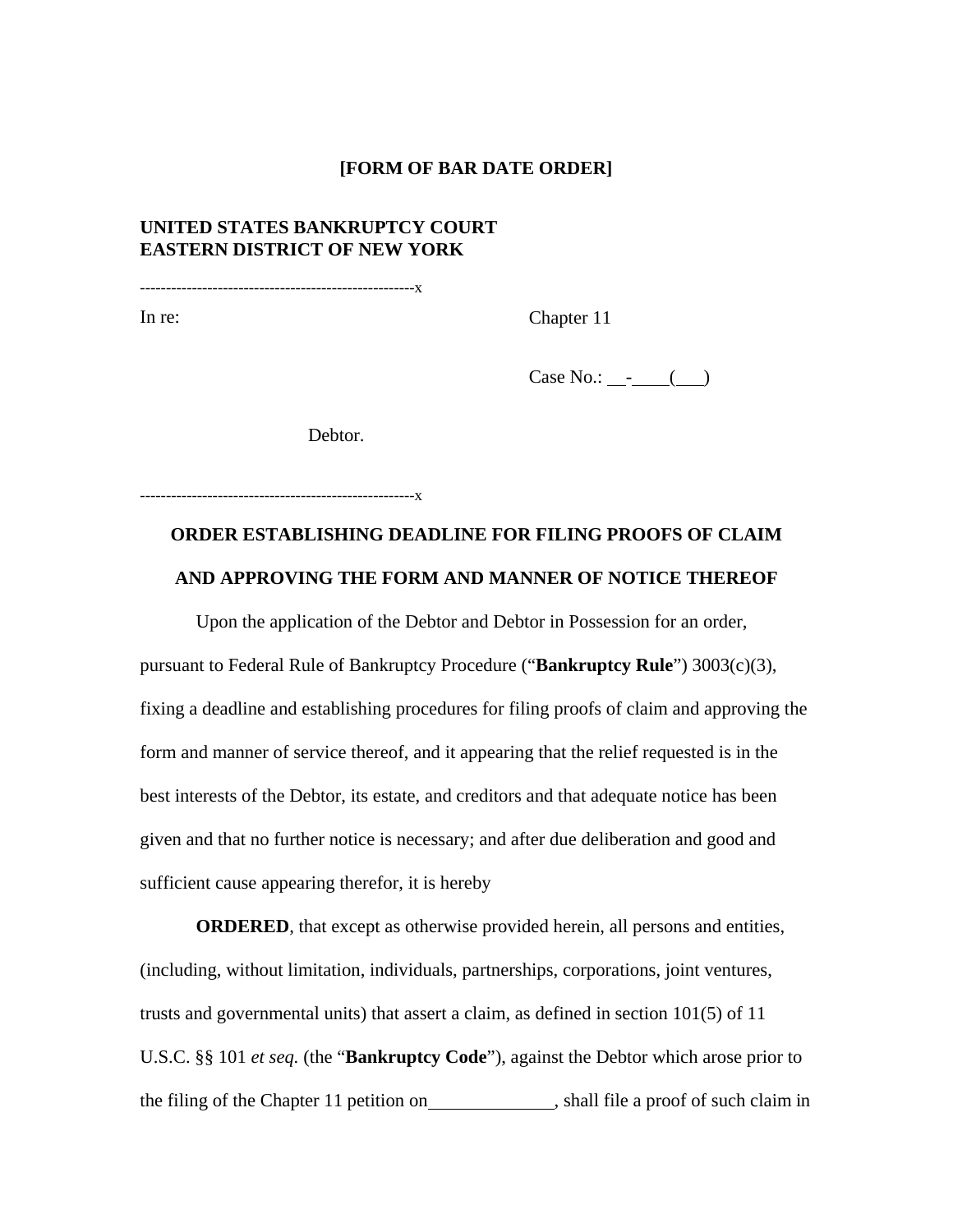writing so that it is received on or before , 20 (the "**Bar Date**"); and it is further

[**ORDERED**, that notwithstanding any other provision hereof, proofs of claim filed by governmental units must be filed on or before , 20 (the date that is 180 days after the date of the order for relief); and it is further $]$ <sup>1</sup>

apply: **ORDERED**, that the following procedures for the filing of proofs of claim shall

(a) Proofs of claim shall conform substantially to Official Bankruptcy Form No. 410;

#### (b)  $[(1)$  Cases without Claims Agents - Insert this Subparagraph:  $]^2$

Attorneys (with full access accounts) and employees of institutional creditors (with limited access accounts) shall file proofs of claim electronically on the Court's Case Management/Electronic Case File ("**CM/ECF**") system. Those without accounts to the CM/ECF system shall file their proofs of claim by mailing or delivering the original proof of claim to the United States Bankruptcy Court, Eastern District of New York, [Conrad B. Duberstein U.S. Bankruptcy Courthouse, 271 Cadman

<sup>&</sup>lt;sup>1</sup> For use only when the general Bar Date is less than 180 days after the Filing Date. Section 502(b)(9) of the Bankruptcy Code requires that governmental units have at least 180 days after the order for relief to file a proof of claim (however, a different deadline may apply for certain tax-related claims in a chapter 13 case).

<sup>2</sup> Choose either subparagraph 1 *or* subparagraph 2. If you have questions regarding the applicability of a claims agent to your case, please contact the Clerk's Office.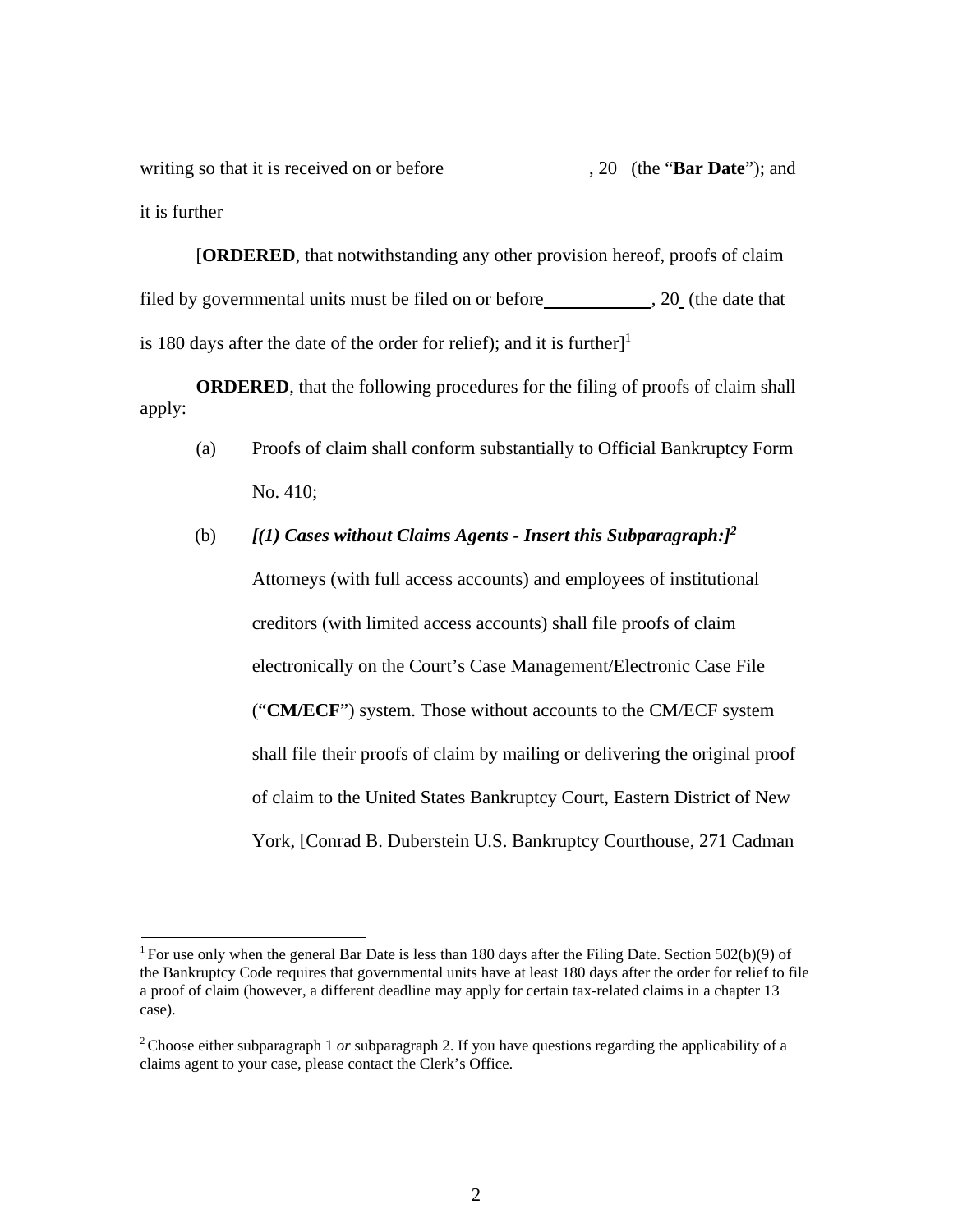Plaza East, Suite 1595, Brooklyn, NY 11201-1800] [Alfonse M. D'Amato U.S. Courthouse, 290 Federal Plaza, Central Islip, NY 11722]. Those without accounts to the CM/ECF system can also file proofs of claim electronically at: www.nyeb.uscourts.gov/electronic-filing-proof-claim-epoc by selecting "File a Claim." This application does not require a login and password.

*[(2) Cases with Claims Agents - Insert this Subparagraph:]* Proofs of claim shall be filed either by U.S. Postal Service mail or overnight delivery of the original proof of claim to the United States Bankruptcy Court, Eastern District of New York, c/o [address provided by Claims Agent] or by mailing or delivering the original proof of claim by hand to the United States Bankruptcy Court, Eastern District of New York, [Conrad B. Duberstein U.S. Bankruptcy Courthouse, 271 Cadman Plaza East, Suite 1595, Brooklyn, NY 11201-1800] [Alfonse M. D'Amato U.S. Courthouse, 290 Federal Plaza, Central Islip, NY 11722];

- (c) Proofs of claim shall be deemed timely filed only when received by the Clerk of the Court on or before the Bar Date;
- (d) Proofs of claim shall (i) be signed; (ii) include supporting documentation (if voluminous, attach a summary); (iii) be in the English language; and (iv) be denominated in United States currency;
- (e) [In multiple debtor cases] Proofs of claim shall specify by name and case number the Debtor against which the claim is filed; if the holder asserts a claim against more than one Debtor or has claims against different Debtors, the holder shall file a separate proof of claim form for each Debtor; and it is further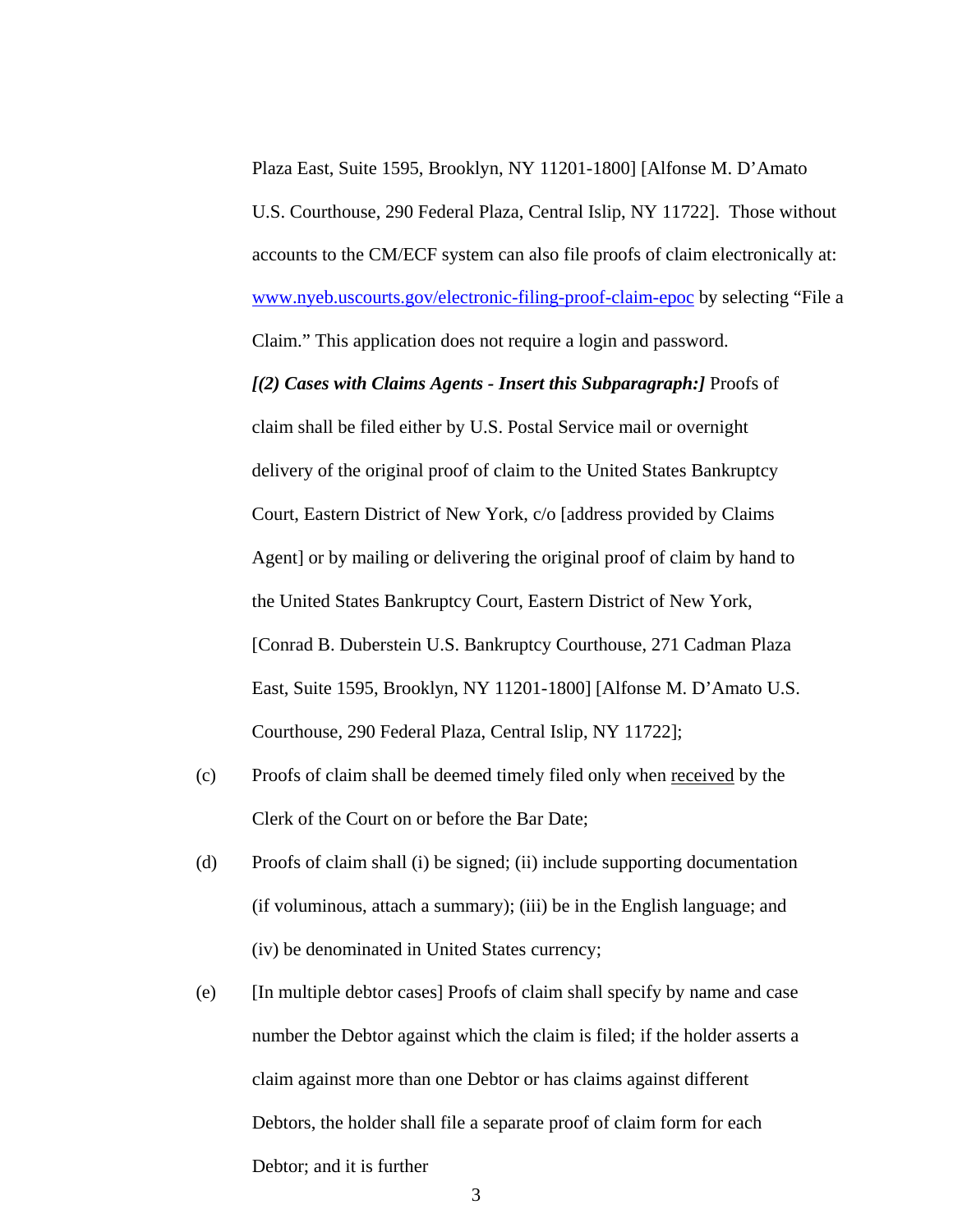**ORDERED**, that the following persons or entities need not file a proof of claim on or prior to the Bar Date:

- (a) Any person or entity that has already filed a proof of claim against the Debtor in this case with the Clerk of the Bankruptcy Court for the Eastern District of New York in a form substantially similar to Official Bankruptcy Form No. 410;
- (b) Any person or entity whose claim is listed on the Schedules of Assets and Liabilities filed by the Debtor (collectively, the "**Schedules**") [Docket Entry No. 1, if (i) the claim is not scheduled as "disputed," "contingent" or "unliquidated"; and (ii) the claimant agrees with the amount, nature and priority of the claim as set forth in the Schedules; [and (iii) the claimant does not dispute that the claim is an obligation of the specific Debtor against which the claim is listed in the Schedules];
- (c) Any holder of a claim that has already been allowed in this case by order of the Court;
- (d) Any holder of a claim for which a different deadline for filing a proof of claim in this case has already been fixed by this Court; or
- (e) Any holder of a claim allowable under sections  $503(b)$  and  $507(a)(2)$  of the Bankruptcy Code as an expense of administration of the Debtor's estate; and it is further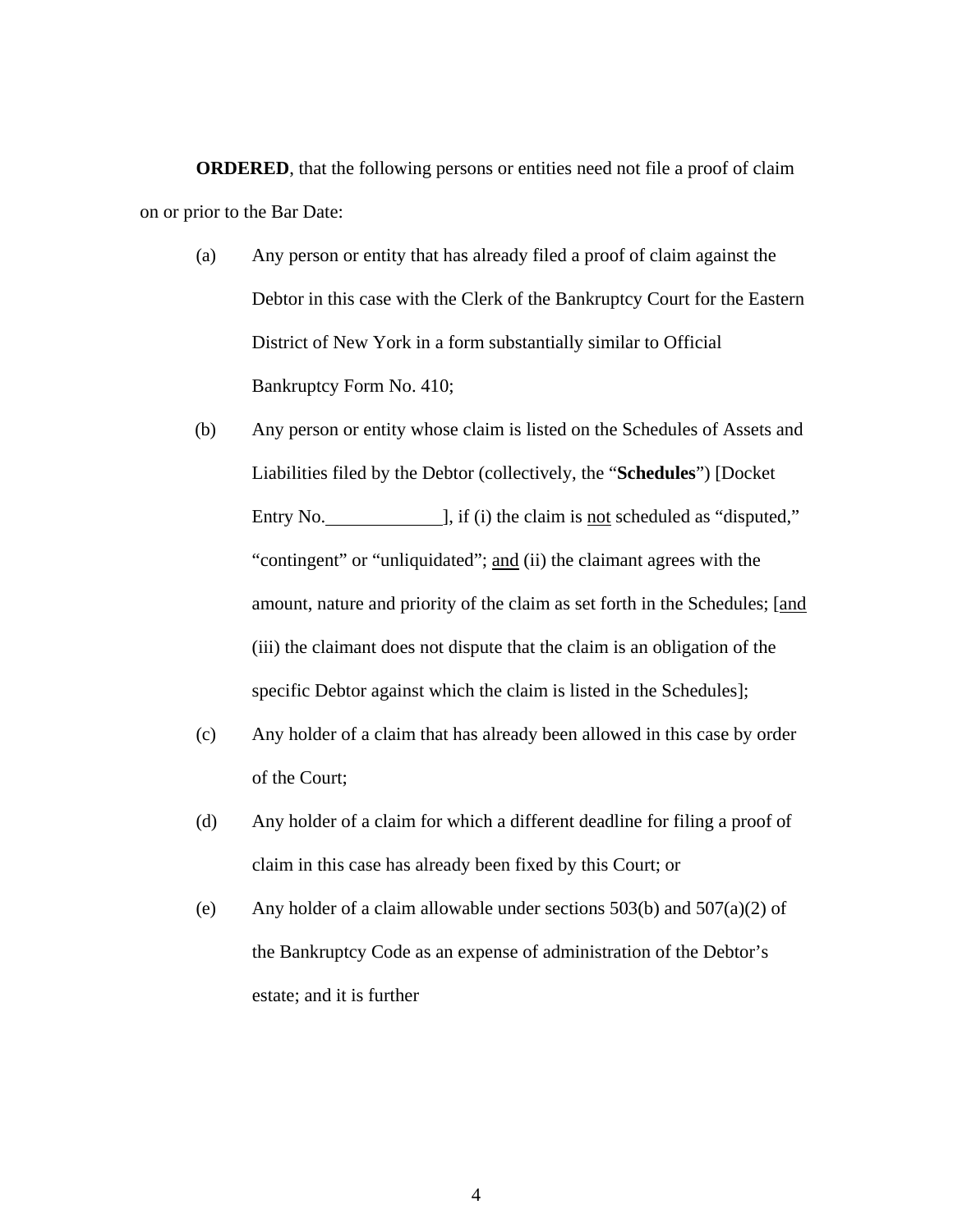**ORDERED**, that any person or entity that holds a claim that arises from the rejection of an executory contract or unexpired lease, as to which the order authorizing such rejection is dated on or before the date of entry of this Order, must file a proof of claim based on such rejection on or before the later of the Bar Date or the date that is 30 days after the date of the order authorizing such rejection, and any person or entity that holds a claim that arises from the rejection of an executory contract or unexpired lease, as to which an order authorizing such rejection is dated after the date of entry of this Order, must file a proof of claim on or before such date as the Court may fix in the applicable order authorizing such rejection; and it is further

**ORDERED,** that holders of equity security interests in the Debtor need not file proofs of interest with respect to the ownership of such interests, but if any such holder has a claim against the Debtor (including a claim relating to an equity interest or the purchase or sale of the equity interest), a proof of claim shall be filed on or prior to the Bar Date; and it is further

**ORDERED**, that if the Debtor amends or supplements the Schedules after the date of this Order, the Debtor shall give notice of any amendment or supplement to the holders of claims amended thereby, and holders of such claims shall have 30 days from the date of service of the notice to file proofs of claim and shall be given notice of that deadline; and it is further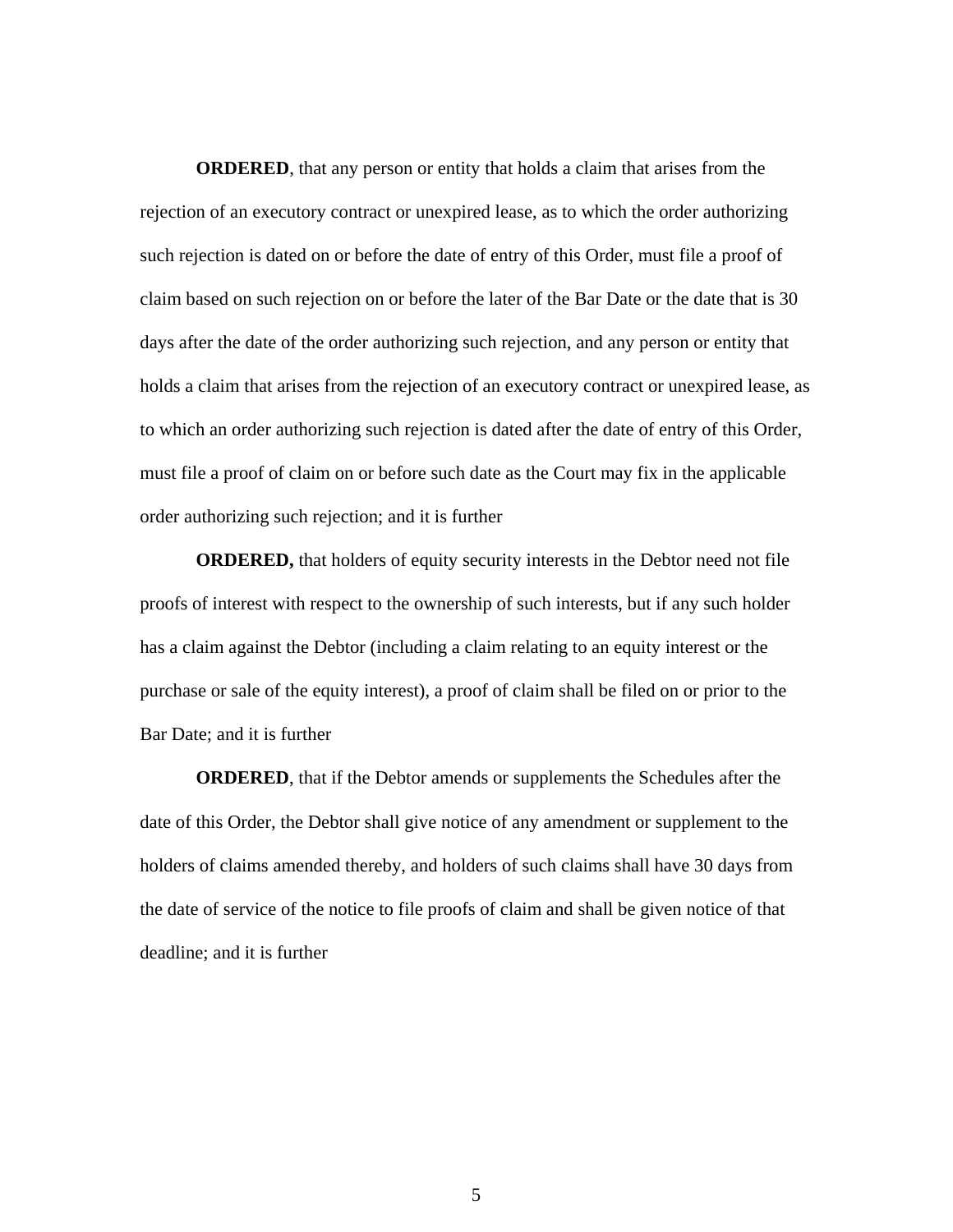**ORDERED**, that nothing in this Order shall prejudice the right of the Debtor or any other party in interest to dispute or assert offsets or defenses to any claim listed in the Schedules; and it is further

**ORDERED**, that pursuant to Bankruptcy Rule  $3003(c)(2)$ , a holder of a claim that fails to comply with this Order by timely filing a proof of claim in appropriate form shall not be treated as a creditor with respect to that claim for purposes of voting and distribution; and it is further

**ORDERED**, that notice of the Bar Date substantially in the form annexed hereto is approved and shall be deemed adequate and sufficient if served by first-class mail at least 35 days prior to the Bar Date on:

- (a) the United States trustee;
- (b) counsel to each official committee;
- (c) all persons or entities that have requested notice of the proceedings in this case;
- (d) all persons or entities that have filed claims in this case;
- (e) all creditors and other known holders of claims as of the date of this Order, including all persons or entities listed in the Schedules as holding claims;
- (f) all parties to executory contracts and unexpired leases of the Debtor;
- (g) all parties to litigation with the Debtor;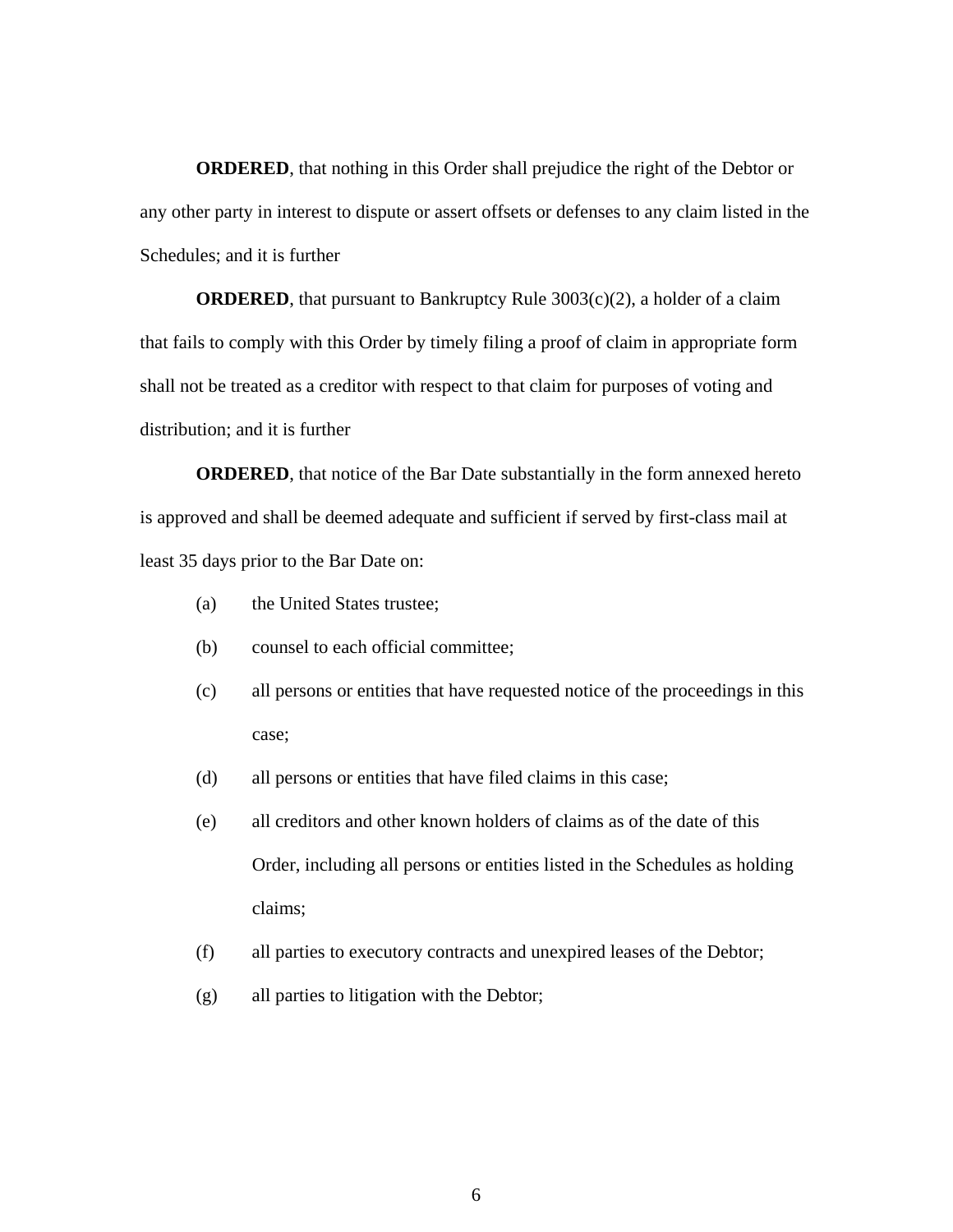(h) the Internal Revenue Service for the district in which the case is pending and, if required by Bankruptcy Rule 2002(j), the Securities and Exchange Commission and any other required governmental units;

and it is further

[**ORDERED**, that pursuant to Bankruptcy Rule 2002(l), the Debtor shall publish notice of the Bar Date in substantially the form annexed hereto as Exhibit once, in the **[and the ]** at least 28 days prior to the Bar Date, which publication is hereby approved and shall be deemed good, adequate and sufficient publication notice of the Bar Date;<sup>3</sup> and it is further]

**ORDERED**, that the Debtor is authorized and empowered to take such steps and perform such acts as may be necessary to implement and effectuate the terms of this Order; and it is further

**ORDERED**, that entry of this Order is without prejudice to the right of the Debtor to seek a further order of this Court fixing a date by which holders of claims or interests not subject to the Bar Date established herein must file such proofs of claim or interest or be barred from doing so.

Dated: New York

 $\overline{\phantom{a}}$ , 20

#### UNITED STATES BANKRUPTCY JUDGE

<sup>3</sup> For Debtors that propose to publish notice of the Bar Date. *See* Guideline 5.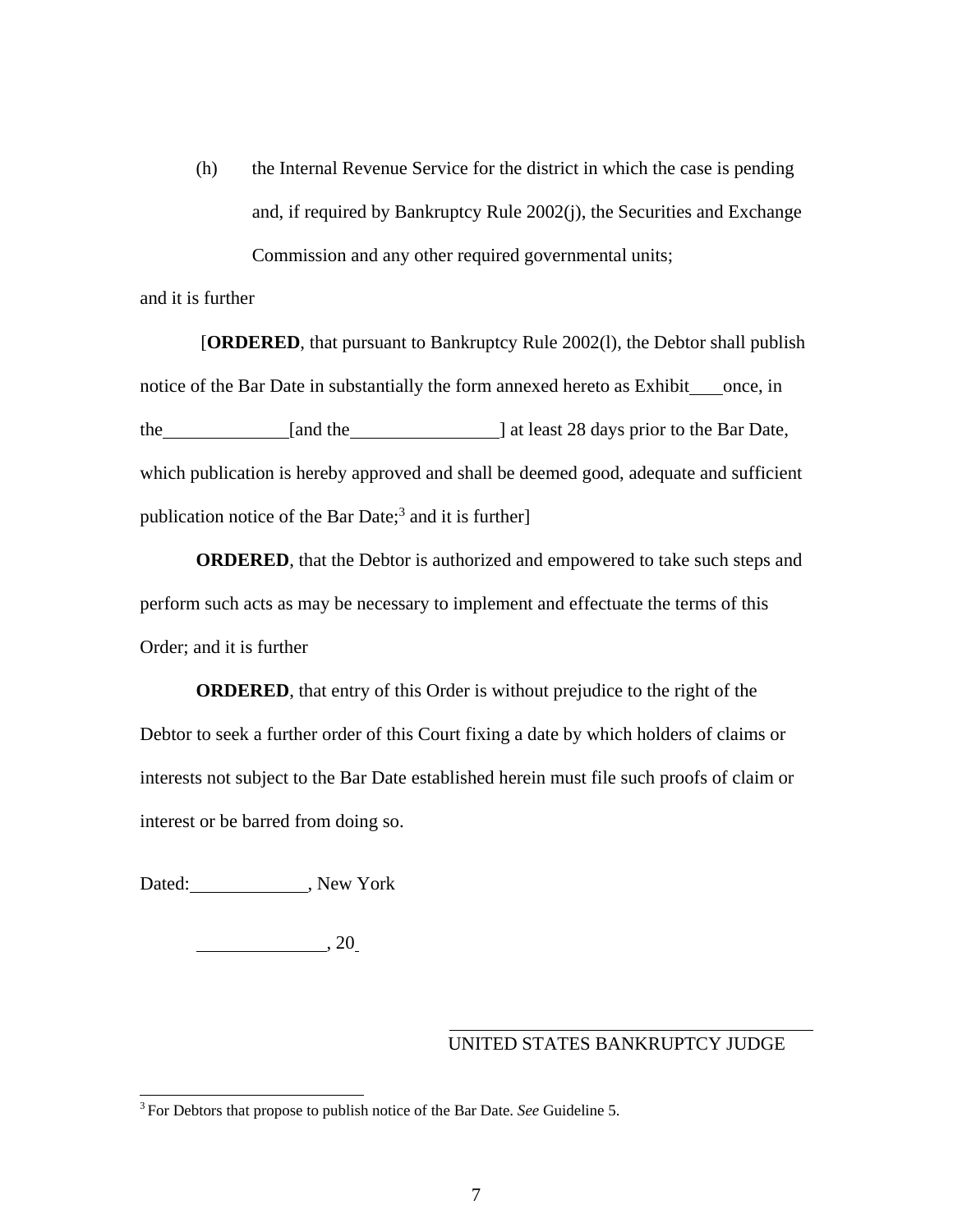#### **[FORM OF NOTICE OF BAR DATE]**

#### **UNITED STATES BANKRUPTCY COURT EASTERN DISTRICT OF NEW YORK**

-----------------------------------------------------x

In re:

Chapter 11

 $Case No.:$   $-(-)$ 

Debtor.

-----------------------------------------------------x

### **NOTICE OF DEADLINE REQUIRING FILING OF PROOFS OF CLAIM ON OR BEFORE**

#### **TO ALL PERSONS AND ENTITIES WITH CLAIMS AGAINST [NAME OF DEBTOR]**

The United States Bankruptcy Court for the Eastern District of New York has entered an Order establishing **[set forth date in bold]** (the "**Bar Date**") as the last date for each person or entity (including individuals, partnerships, corporations, joint ventures, trusts and governmental units) to file a proof of claim against [Name of Debtor] (the "**Debtor**").

The Bar Date and the procedures set forth below for filing proofs of claim apply to all claims against the Debtor that arose prior to (the "**Filing Date**"), the date on which the Debtor commenced a case under chapter 11 of 11 U.S.C. §§ 101 *et seq.* (the "**Bankruptcy Code**"), except for those holders of the claims listed in Section 4 below that are specifically excluded from the Bar Date filing requirement.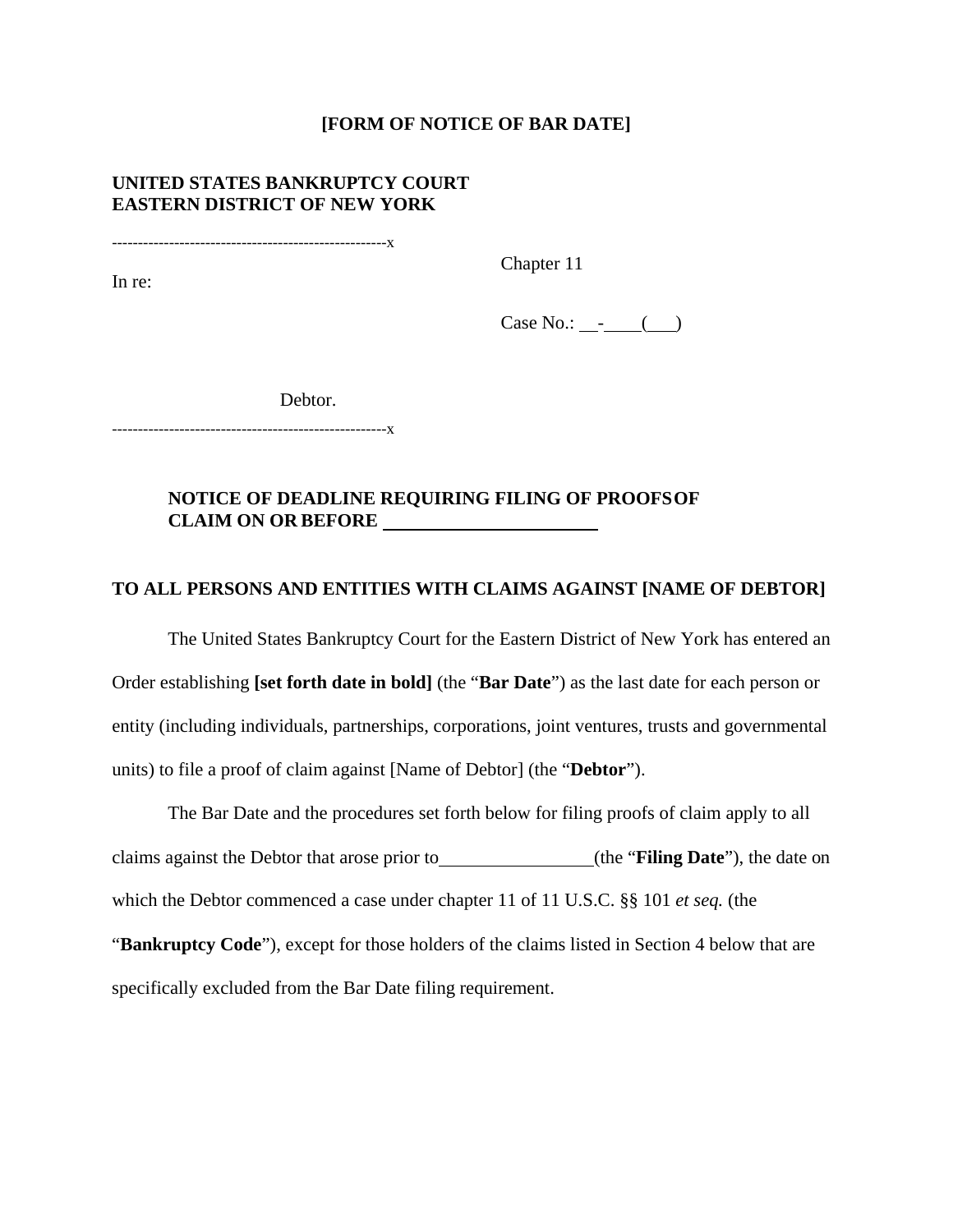#### **1. WHO MUST FILE A PROOF OF CLAIM**

You MUST file a proof of claim to vote on a Chapter 11 plan filed by the Debtor or to share in distributions from the Debtor's bankruptcy estate if you have a claim that arose prior to the Filing Date, and it is not one of the types of claim described in Section 4 below. Claims based on acts or omissions of the Debtor that occurred before the Filing Date must be filed on or prior to the Bar Date, even if such claims are not now fixed, liquidated or certain or did not mature or become fixed, liquidated or certain before the Filing Date.

Under section 101(5) of the Bankruptcy Code and as used in this Notice, the word "claim" means: (a) a right to payment, whether or not such right is reduced to judgment, liquidated, unliquidated, fixed, contingent, matured, unmatured, disputed, undisputed, legal, equitable, secured, or unsecured; or (b) a right to an equitable remedy for breach of performance if such breach gives rise to a right to payment, whether or not such right to an equitable remedy is reduced to judgment, fixed, contingent, matured, unmatured, disputed, undisputed, secured or unsecured.

#### **2. WHAT TO FILE**

Your filed proof of claim must conform substantially to Official Form No. 410, a copy of which is annexed to this Notice. Additional proof of claim forms may be obtained at www.uscourts.gov/forms/bankruptcy-forms.

The proof of claim form must be **signed** by the claimant or, if the claimant is not an individual, by an authorized agent of the claimant. It must be written in English and be denominated in United States currency. You must attach to your completed proof of claim any documents on which the claim is based (if voluminous, attach a summary).

2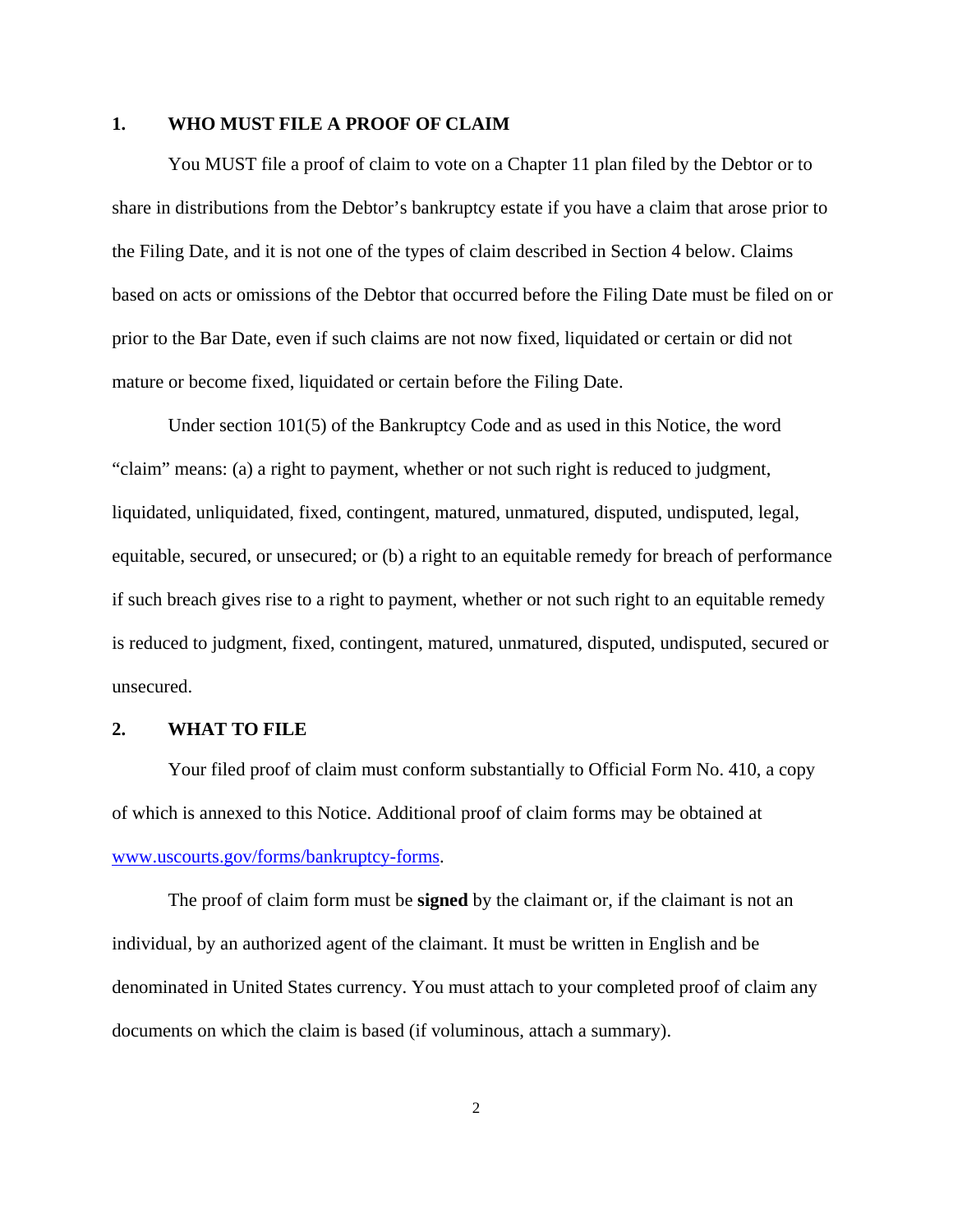[Any holder of a claim against more than one Debtor must file a separate proof of claim with respect to each Debtor, and all holders of claims must identify on their proof of claim the specific Debtor against which their claim is asserted and the case number of that Debtor's bankruptcy case. A list of the names of the Debtors and their case numbers is [set forth in the case caption above] [attached to this Notice].]

Your proof of claim form shall not contain complete social security numbers or taxpayer identification numbers (only the last four digits), a complete birth date (only the year), the name of a minor (only the minor's initials) or a financial account number (only the last four digits of such financial account).

#### **3. WHEN AND WHERE TO FILE**

#### **[(A)** *Cases Without Claims Agents* - *Insert the following as Paragraph 3***:]4**

Except as provided for herein, all proofs of claim must be filed so as to be received **on or** 

#### **before** .

Attorneys (with full access accounts) and employees of institutional creditors (with limited access accounts) shall file proofs of claim electronically on the Court's Case Management/Electronic Case File ("**CM/ECF**") system. Those without accounts to the CM/ECF system shall file their proofs of claim by mailing or delivering the original proof of claim to the Court at the address provided below:

[United States Bankruptcy Court Eastern District of New York Conrad B. Duberstein U.S. Bankruptcy Courthouse 271 Cadman Plaza East, Suite 1595 Brooklyn, NY 11201-1800**]** 

<sup>4</sup> Choose either subparagraph A *or* subparagraph B. If you have questions regarding the applicability of a claims agent to your case, please contact the Clerk's Office.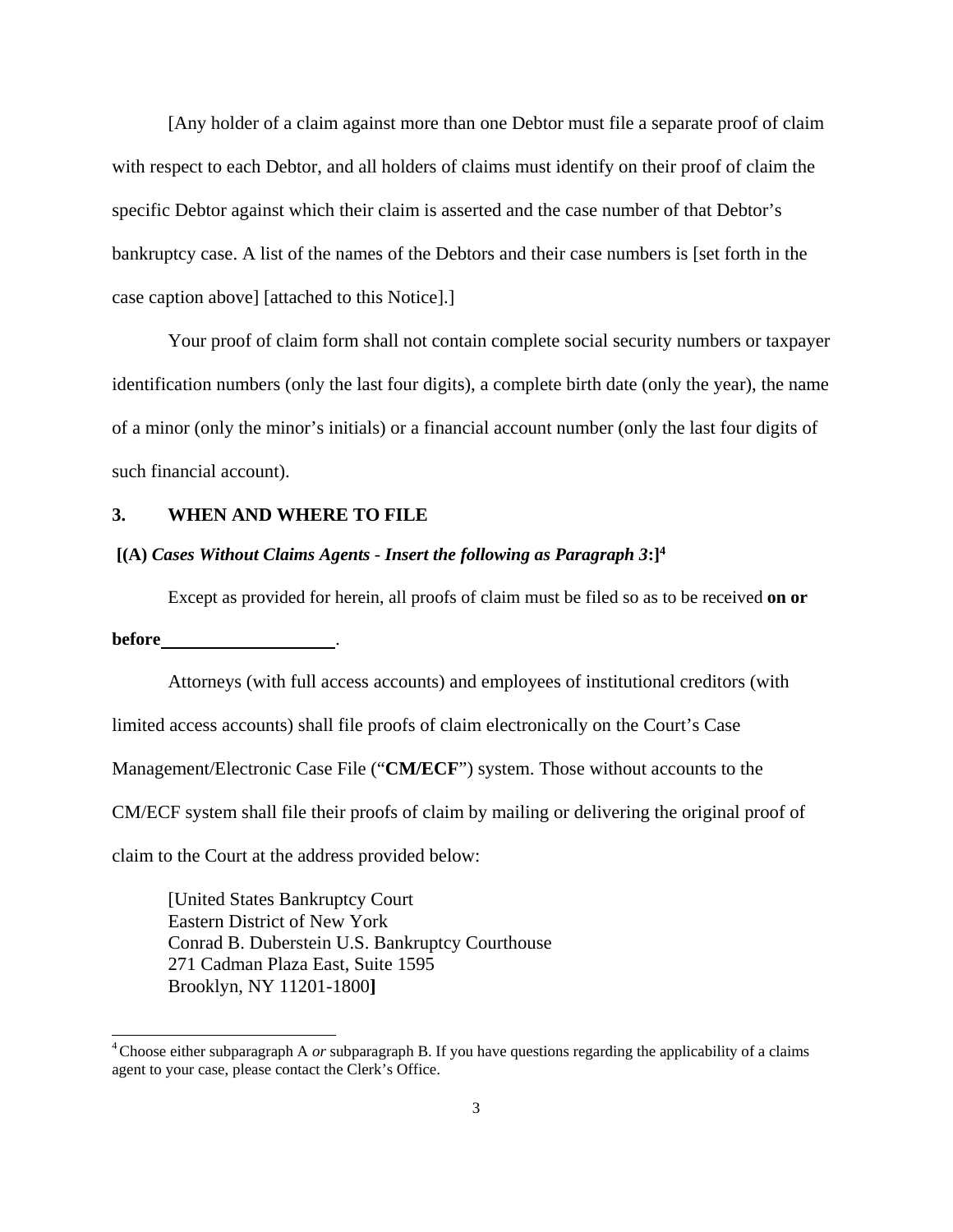[United States Bankruptcy Court Eastern District of New York Alfonse M. D'Amato U.S. Courthouse 290 Federal Plaza Central Islip, NY 11722**]** 

Those without accounts to the CM/ECF system can also file proofs of claim electronically

at: www.nyeb.uscourts.gov/electronic-filing-proof-claim-epoc by selecting "File a Claim." This

application does not require a login and password.

A proof of claim will be deemed timely filed only when received by the Bankruptcy

Court on or before the Bar Date. A proof of claim may not be delivered by facsimile, telecopy or

electronic mail transmission.

[Governmental units may have until , the date that is 180 days after the

order for relief, to file proofs of claim.] $<sup>5</sup>$ </sup>

#### **[(B)** *Cases with Claims Agents* - *Insert the following as Paragraph 3***:]**

Except as provided for herein, all proofs of claim must be filed so as to be received **on or** 

**before** at the following address:

**[Insert address provided by claims agent] IF DELIVERED BY HAND: agent]** 

United States Bankruptcy Court Eastern District of New York Conrad B. Duberstein U.S. Bankruptcy Courthouse 271 Cadman Plaza East, Suite 1595 Brooklyn, NY 11201-1800

or

United States Bankruptcy Court Eastern District of New York Alfonse M. D'Amato U.S. Courthouse **290 Federal Plaza Central Islip, NY 11722** 

<sup>5</sup> *See* footnote 1, above.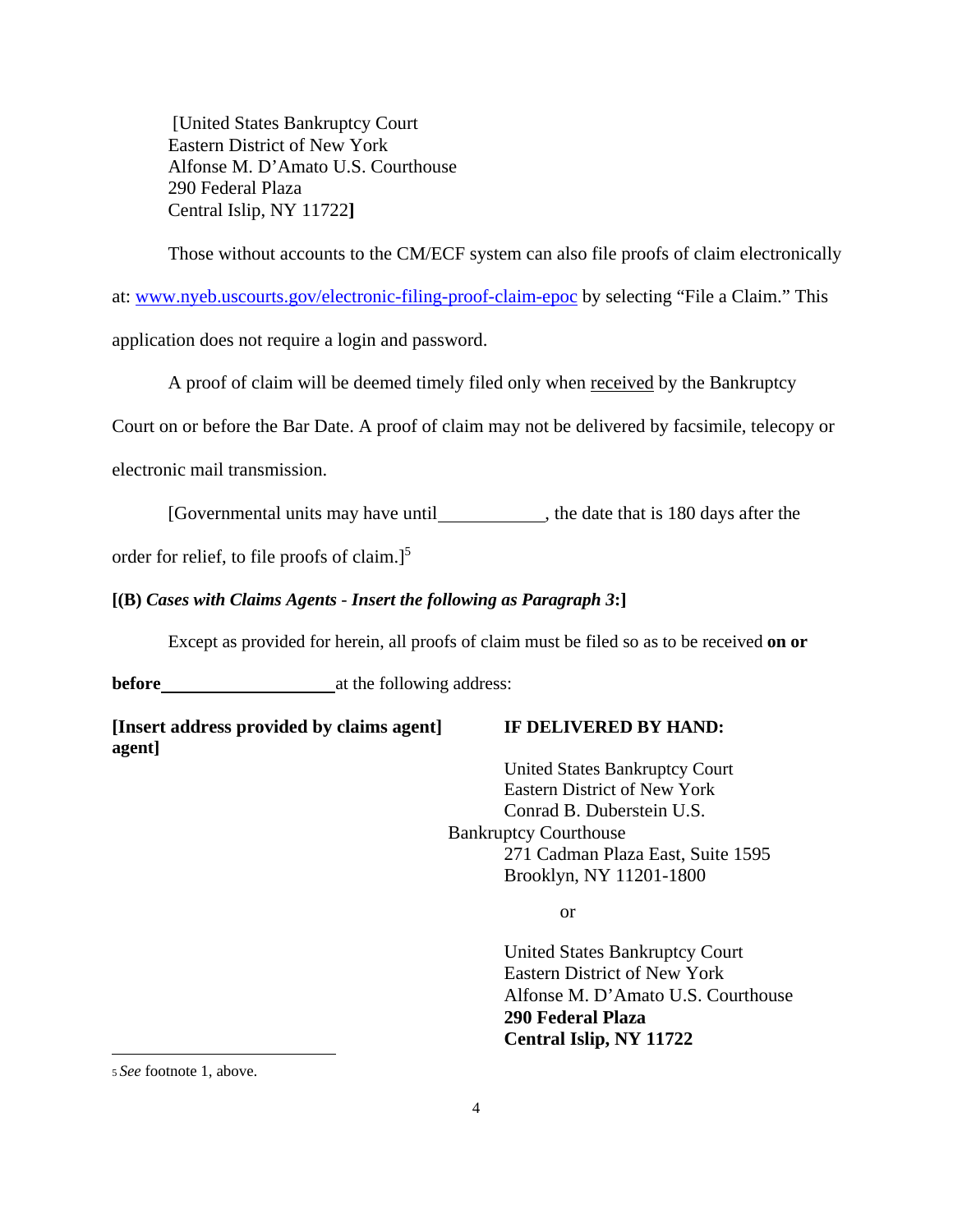Proofs of claim will be deemed filed only when received at the address listed herein on or before the Bar Date. Proofs of claim may not be delivered by facsimile, telecopy or electronic mail transmission.

[Governmental units may have until , the date that is 180 days after the order for relief, to file proofs of claim.]6

### **4. WHO NEED NOT FILE A PROOF OF CLAIM**

You do **not** need to file a proof of claim on or before the Bar Date if you are:

- (a) A person or entity that has already filed a proof of claim against the Debtor in this case with the Clerk of the Bankruptcy Court for the Eastern District of New York in a form substantially similar to Official Bankruptcy Form No. 410;
- (b) A person or entity whose claim is listed on the Schedules of Assets and Liabilities filed by the Debtor (collectively, the "**Schedules**") [Docket Entry No.

 ] if (i) the claim is not scheduled as "disputed," "contingent," or "unliquidated" and (ii) you agree with the amount, nature and priority of the claim as set forth in the Schedules [and (iii) you do not dispute that your claim is an obligation only of the specific Debtor against which the claim is listed in the Schedules];

- (c) A holder of a claim that has already been allowed in this case by order of the Court;
- (d) A holder of a claim for which a different deadline for filing a proof of claim in this case has already been fixed by this Court; or

<sup>6</sup> *See* footnote 1, above.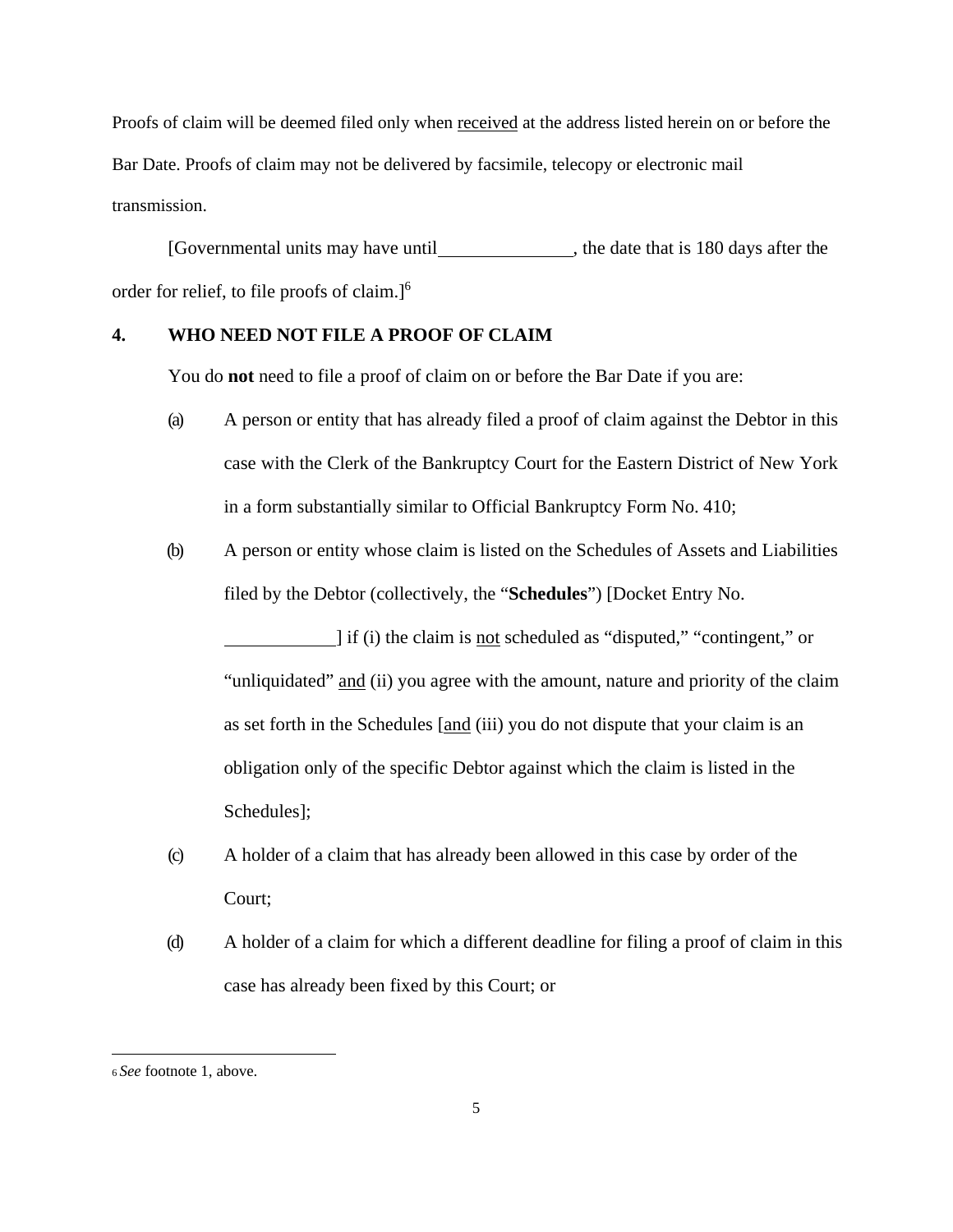(e) A holder of a claim allowable under sections  $503(b)$  and  $507(a)(2)$  of the Bankruptcy Code as an expense of administration of the Debtor's estate.

If you are a holder of an equity interest in the Debtor, you need not file a proof of interest with respect to the ownership of such equity interest at this time. But, if you assert a claim against the Debtor, including a claim relating to your equity interest or the purchase or sale of that interest you must file a proof of claim on or prior to the Bar Date in accordance with the procedures set forth in this Notice.

This Notice is being sent to many persons and entities that have had some relationship with or have done business with the Debtor but may not have an unpaid claim against the Debtor. The fact that you have received this Notice does not mean that you have a claim, or that the Debtor or the Court believes that you have a claim against the Debtor.

#### **5. EXECUTORY CONTRACTS AND UNEXPIRED LEASES**

If you have a claim arising out of the rejection of an executory contract or unexpired lease as to which the order authorizing such rejection is dated on or before , the date of entry of the Bar Order, you must file a proof of claim based on such rejection on or before the later of the Bar Date or the date that is 30 days after the date of the order authorizing such rejection. Any person or entity that has a claim arising from the rejection of an executory contract or unexpired lease, as to which the order is dated after the date of entry of the Bar Order, you must file a proof of claim with respect to such claim by the date fixed by the Court in the applicable order authorizing rejection of such contract or lease.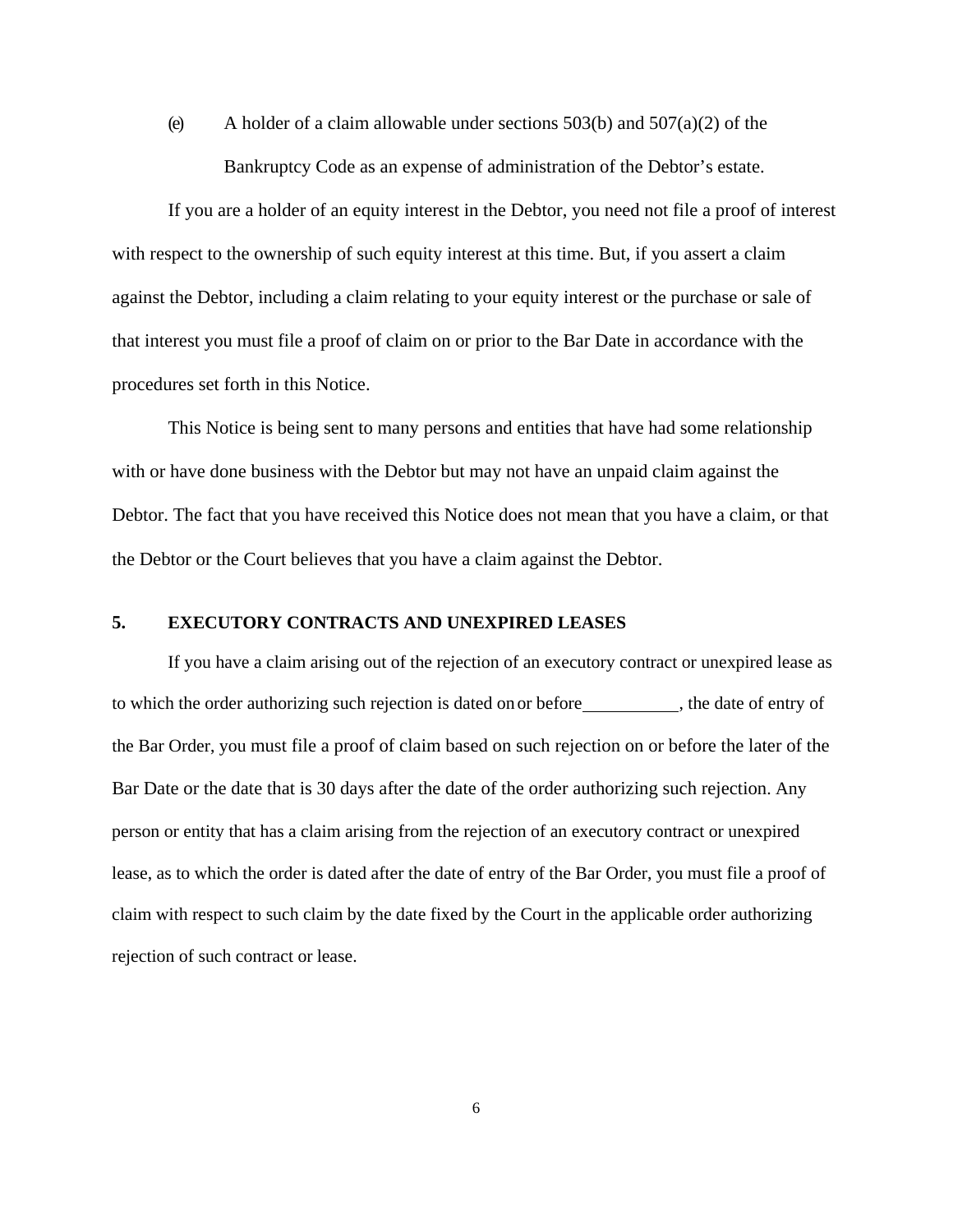## **6. CONSEQUENCES OF FAILURE TO FILE A PROOF OF CLAIM BY THE BAR DATE**

ANY HOLDER OF A CLAIM THAT IS NOT EXCEPTED FROM THE REQUIREMENTS OF THIS ORDER, AS SET FORTH IN SECTION 4 ABOVE, AND THAT FAILS TO TIMELY FILE A PROOF OF CLAIM IN THE APPROPRIATE FORM, WILL BE BARRED FROM ASSERTING ITS CLAIM AGAINST THE DEBTOR AND ITS CHAPTER 11 ESTATE, VOTING ON ANY PLAN OF REORGANIZATION FILED IN THIS CASE, AND PARTICIPATING IN ANY DISTRIBUTION IN THE DEBTOR'S CHAPTER 11 CASE ON ACCOUNT OF THAT CLAIM.

#### **7. THE DEBTOR'S SCHEDULES AND ACCESS THERETO**

You may be listed as the holder of a claim against the Debtor in the Debtor's Schedules. If you agree with the nature, amount and status of your claim as listed in the Debtor's Schedules, [and if you do not dispute that your claim is only against the Debtor specified by the Debtors,] and if your claim is not described as "disputed," "contingent," or "unliquidated," you do not need to file a proof of claim. Otherwise, you must file a proof of claim before the Bar Date in accordance with the procedures set forth in this Notice.

Copies of the Debtor's Schedules are available for inspection on the Court's Internet Website at www.nyeb.uscourts.gov. A login and password to the Court's Public Access to Electronic Court Records ("**PACER**") are required to access this information and can be obtained through the PACER Service Center at www.pacer.psc.uscourts.gov. Copies of the Debtor's Schedules may also be examined between the hours of 9:00 a.m. and 4:30 p.m.,